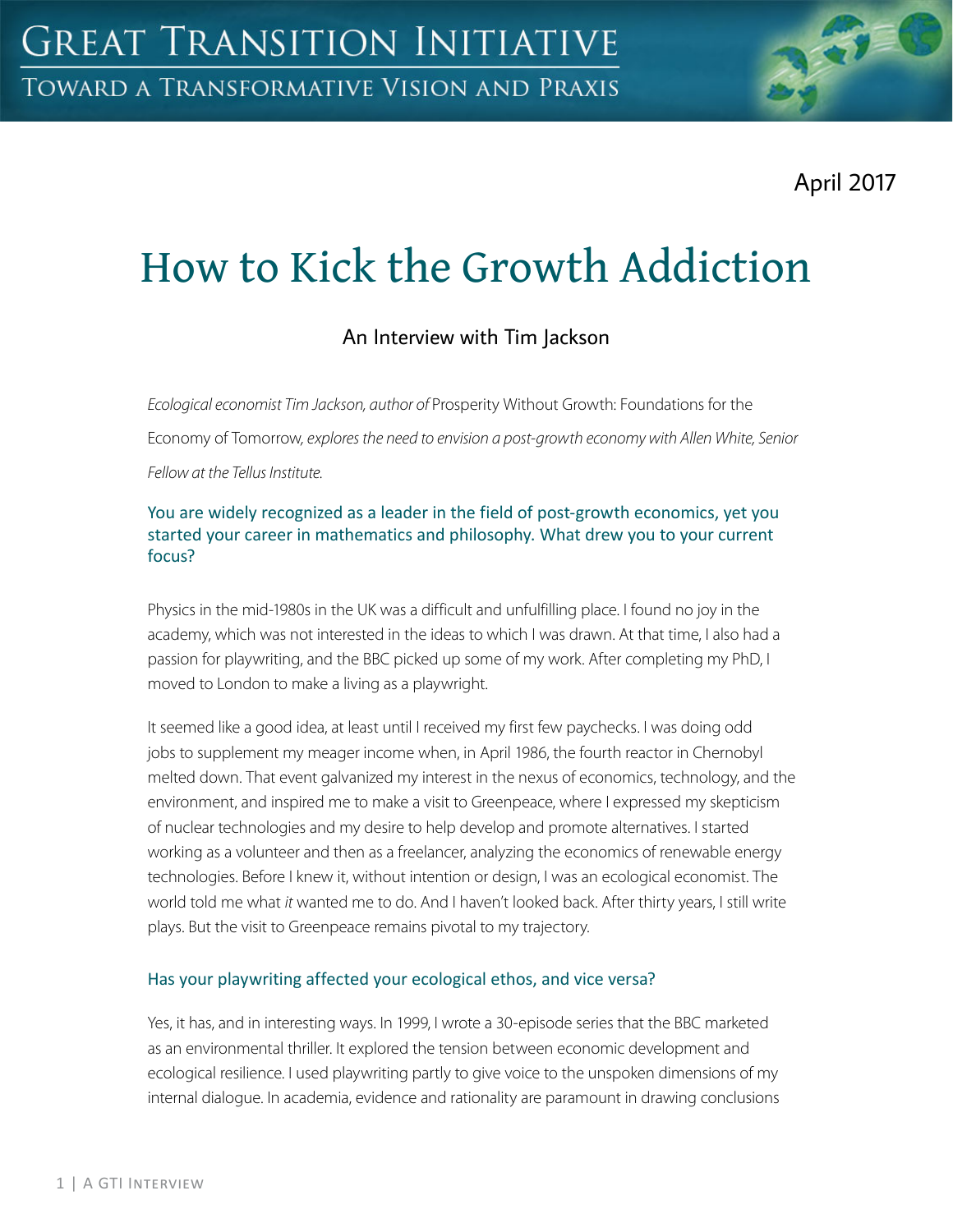and advancing new theses about how the world works. It is a logical but heartless process, leaving no voice for emotion or instinct. Playwriting gave me a wonderful outlet for that.

One of my plays featured a hard-nosed, survival-of-the-fittest advocate of development at all costs. She was probably one of my most vivid characters, and served as my alter ego in an environmental drama informed by my academic training. This and other plays allowed me to use different characters to explore both sides of the economy-ecology nexus as well as issues such as the social psychology of consumption and the tension between altruism and selfishness. My plays and my professional endeavors have been mutually enriching and therapeutic, a marriage of heart and mind.

#### In your acclaimed book *Prosperity Without Growth*, you debunk the widely held belief that prosperity and economic growth are inseparable. Why is the conventional wisdom so wrong and so widespread?

When the UK Sustainable Development Commission, on which I served, first launched an inquiry into the relationship between prosperity and growth, we pitched it as "redefining prosperity." I talked about how the potential conflict between a growth-based economy and a finite planet was a timely, indeed essential, issue for the government to address. This, however, was not warmly received. A Treasury official at one of the early meetings responded, "Now I see what sustainability means. It means going back to live in caves. And that's what you're all about, isn't it?"

This exchange, coming early in the inquiry, exposed an almost visceral fear underlying the political response to any questioning of growth. In the course of our deliberations, I learned to accept the legitimacy of such fears. The economy as currently organized relies on growth to produce jobs and ensure financial stability. At the same time, our financial system, coupled with government spending and control of money, collectively serves as a lubricant to help achieve these goals.

The hegemony of the growth-based model often prevents people from questioning its core assumptions. In a very simplistic sense, the conventional wisdom argues that all we have depends on this growth-based system, so why would we want to rock the boat and set ourselves on a path back to cave-dwelling? However, as I argued early in the Commission's inquiry, we need to openly acknowledge the dilemma in which we are trapped: If endless growth is essential to prosperity and, at the same time, leads to ecological destruction, what should we do? Working with the Commission reminded me of playwriting in some ways, like a drama in which the protagonists were basically saying, "Don't touch growth; it's sacrosanct. Keep your dirty mitts off it."

The structural, possibly psychological, maybe even religious affinity for growth impedes our ability to think clearly about our situation. Throughout the inquiry, I sought to open a space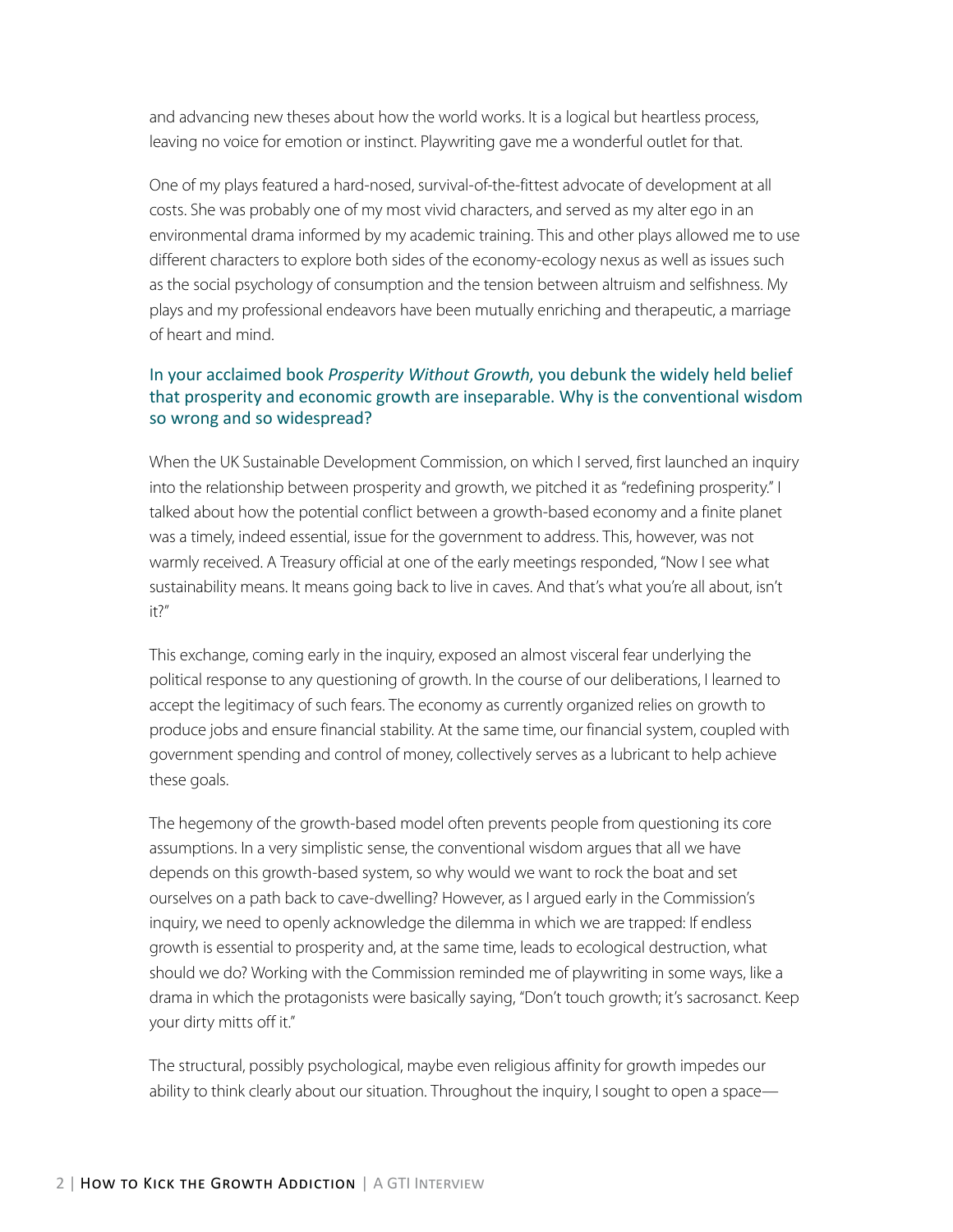creative, intellectual, and political—to explore this dilemma whereby growth both drives prosperity and erodes the very preconditions for its sustainability. Revealing the contradiction between relentless expansion of income and throughput, on one hand, and ecological survival, on the other, lay at the center of my work.

#### Do you attribute the growth imperative to the global capitalist system?

Up to a point, yes. Take the example of the UN Sustainable Development Goals, the work of countless individuals and meetings that concluded with the adoption of 17 goals and 169 specific targets. The eighth SDG links "decent work" and "economic growth," a mirror of the conventional wisdom that dominates political discourse. Of course, the logic is understandable, as is the fear of a post-growth economy. Without growth, the argument goes, job creation will falter, leading to high unemployment and social instability, a recipe for ending the career of any politician.

Still, the durability of the argument is puzzling. The complex relationship between growth and jobs is mediated by labor productivity and technological advances. Nonetheless, politicians are mentally locked into a growth-jobs-prosperity trifecta, a mindset which itself is hostage to the dynamics of modern capitalism.

In order to get beyond this trap, we need to question the fundamental assumptions guiding modern capitalist societies. Addressing the inequalities that capitalism produces, the common argument goes, requires more of the very thing that gives rise to inequality in the first place. Let unbridled growth continue in order to raise all boats. Without it, the poor will not be lifted, and the government will have no money to spend. Capitalism is sacrosanct; it is the best way to achieve growth. This logic resides at the center of learned journals as well as mainstream policy solutions to avoid economic stagnation as measured by conventional metrics. It is a sociological phenomenon as much as an economic one.

#### You have criticized technological optimists who believe that we can achieve sustainability via deep cuts in emissions and resource use without rethinking economics. Why are such technical solutions insufficient?

I am fascinated by technological optimism in part because, thirty years ago, I myself was somewhat of a technological optimist. I was looking at the damage of nuclear fission and saying, "Actually, we have better options than that. We have renewable technologies, there are efficiencies that we can create, and we have more resource-productive avenues for technological development. Why not pursue those?"

For my students, it is a very tempting perspective. In a recent cross-faculty undergraduate course, I paraphrased Ronald Reagan's response to the classic *Limits to Growth*: "There are no limits to growth, because there are no limits to human ingenuity and creativity." The students found this idea of the boundlessness of human creativity very attractive. I showed them a graph depicting the relationship between carbon intensity and economic growth and what it will take to achieve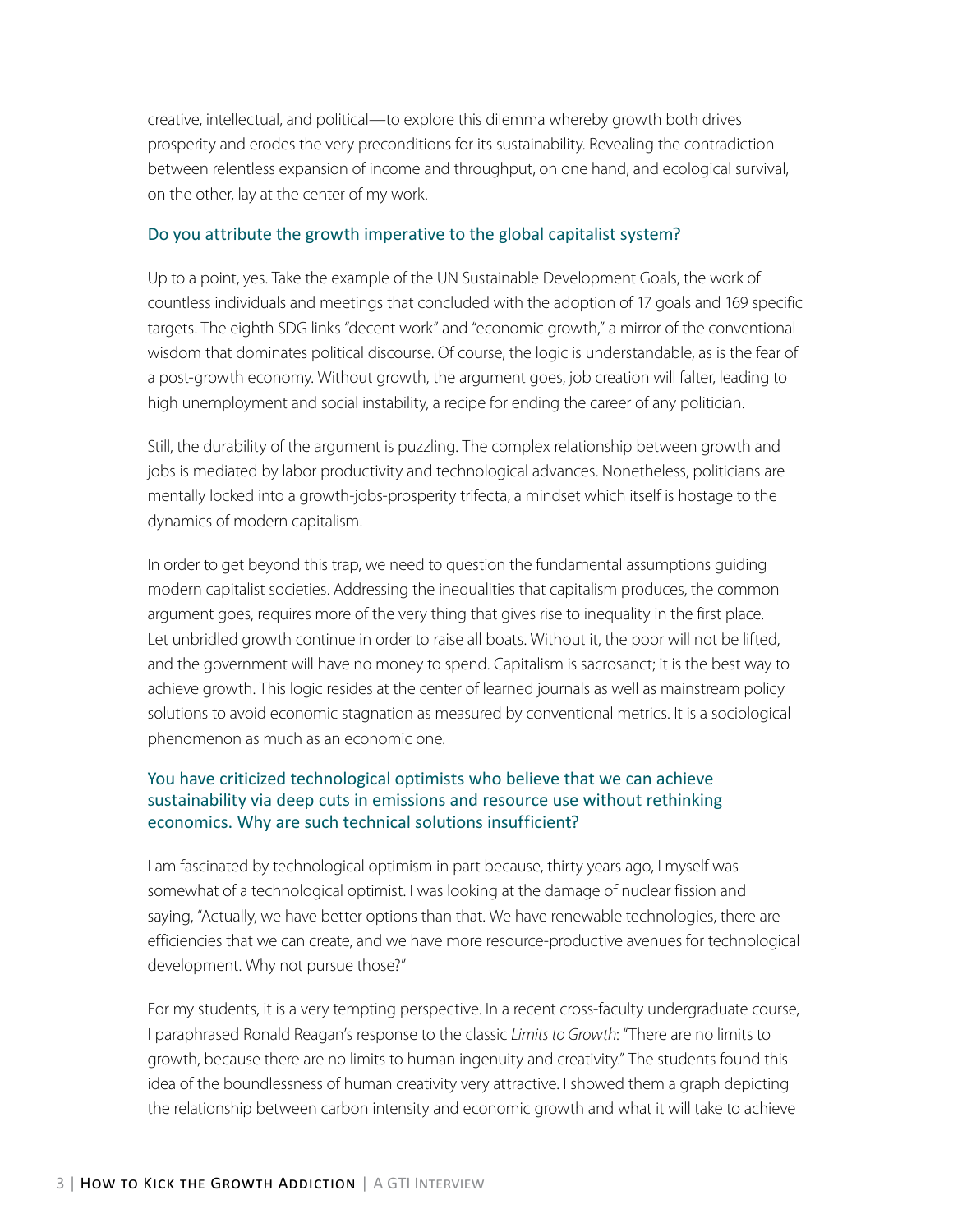major strides in decarbonization. Their response? "Surely we have the technologies to meet our targets within a few short decades." Indeed, this response was the same as mine many decades ago. But the difficulty then, as it is now, is that such a dramatic transition, even if economically and technologically plausible, cannot occur in a society in which the entrenched forces of free market capitalism and the inertia of dominant institutions are committed to obstructing the change required.

In my work on the Sustainable Development Commission, I came to realize that the relentless appetite of human beings for consumption coupled with the relentless appetite of capitalists for accumulation is fueling the planetary emergency. Despite technological progress, the unholy alliance between human nature and institutional structure creates a dangerous lock-in that diminishes prospects for a livable future.

## In your book, you identify four pillars of a post-growth economy—enterprise as service, work as participation, investment as commitment, and money as a social good. Explain what you mean by these factors and how they can help us envision a new economy.

These pillars flow in part from the so-called impossibility theorem, which posits that structures in the existing system coupled with certain aspects of human nature make a post-growth world implausible. So we are compelled to ask, where is the solution space? Can we imagine an economy in which enterprise provides outputs that enable people to flourish without destroying ecosystems; where work offers respect, motivation, and fulfillment to all; where investment is prudential in terms of securing long-term prosperity for all humanity; and where systems of borrowing, lending, and creating money are firmly rooted in long-term social value creation rather than in trading and speculation?

Two of those pillars have been present in responses to the environmental crisis for more than two decades, namely enterprise as service and the concept of green or clean investment. In the first case, "servicization" is the idea that the value of materials—chemicals, energy, forests—is not intrinsic to the materials themselves, but rather arises from the services they offer, e.g., cleaning, heating/lighting, and packaging/shelter. Reframing value in this way opens a broad array of pathways toward dematerialization. I was exposed to this concept very early on through the concept of energy services when I was working for the Stockholm Environment Institute and Friends of the Earth. I have always found it profoundly transformational, and the deeper I got into it, the more I realized that you could apply that concept to all sorts of things, including nutrition, health, and housing. I have watched the idea appear in product responsibility legislation, including take-back and product leasing. I use servicization to illustrate how a seemingly intractable lock-in (limitless growth in material throughput to satisfy consumption demands) can be overcome by reimagining fundamental assumptions about the economy and human behavior.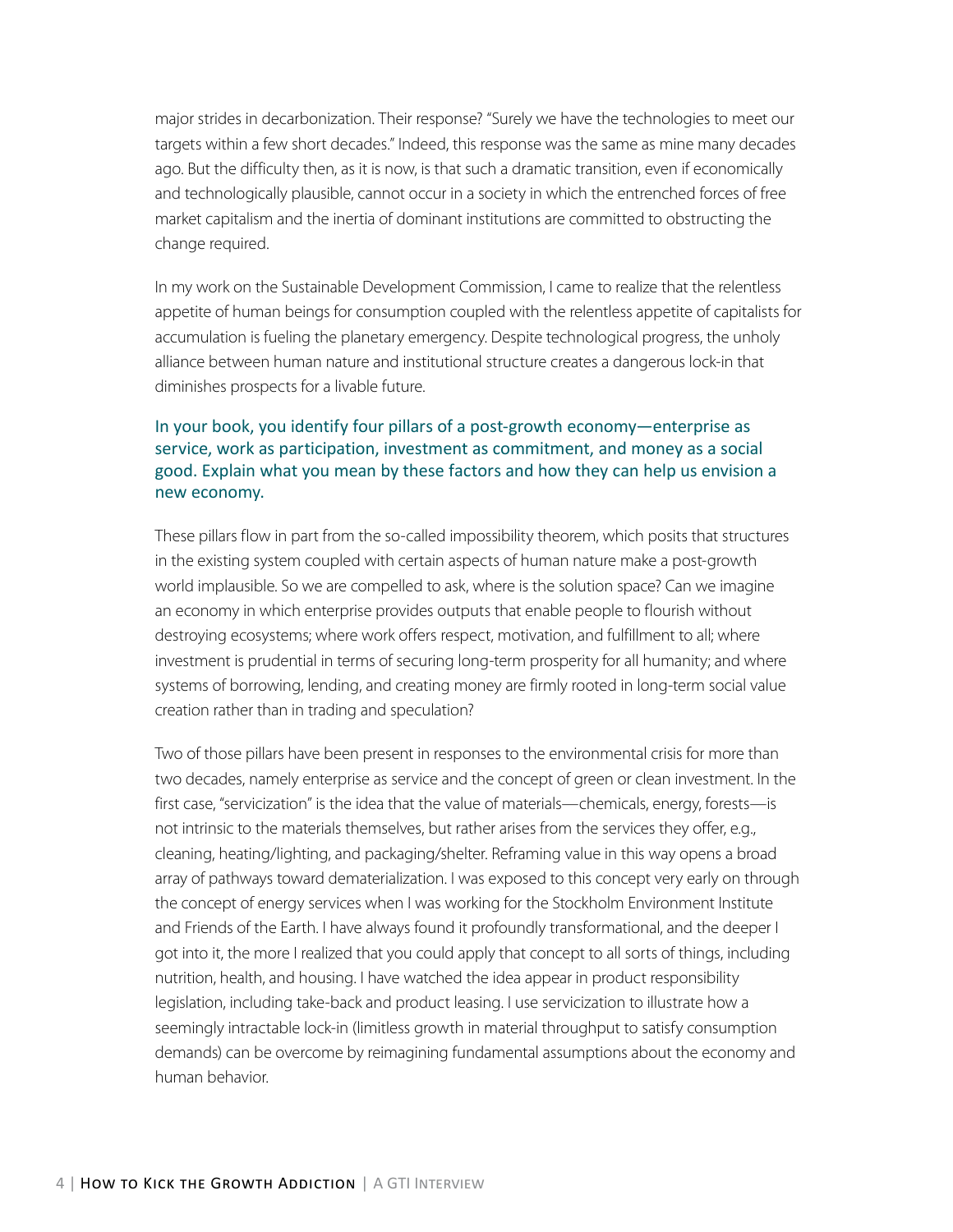In the case of investment, clean technology is an obvious and urgent example. Here the core concept is that finance capital must be a servant to a higher purpose than maximizing returns on investment. During the financial crisis, when I was writing the original Sustainable Development Commission report, the concept of a Green New Deal emerged. The UK Prime Minister at the time, Gordon Brown, took the idea to Davos with the centerpiece being a massive investment in a low-carbon transition.

These two examples demonstrate ways to overcome seemingly intractable environmental problems associated with a growth-driven economics. They open new possibilities for developing alternative forms of enterprise, based on novel ownership structures and work practices, and for dismantling the notion that money is an end itself instead of a means of exchange for building prosperous societies. And from there, new forms of economic activity can be conceptualized in ways that refashion human activities to operate in harmony, rather than in conflict, with nature.

The building blocks of a new economy are within reach. While current trends may well be cause for despair, history is replete with structural changes that redefine economic relations—for better or for worse. My goal for the Commission and my work since has been to bring new thinking to the fore, to illuminate possibilities for decoupling growth and prosperity. This kind of re-envisioning can point to a coherent whole, thereby opening doors to structural change.

## You have noted the alignment of the Andean concept of "Buen Vivir" with the tenets of post-growth economics. What is "Buen Vivir," and what can we learn from it?

Rooted in indigenous beliefs, the concept of "Buen Vivir" promotes a way of living based on a mutually respectful, interdependent coexistence between humans and nature. It speaks to the key question of how we define well-being, a question I explored as part of my Commission work under the aegis of the Whitehall Well-Being Working Group. The premise of that group was that if you had a different goal, such as well-being rather than growth per se, you would see prosperity measurement and policies in a different light. This concept emerged in the UK about at the same time as Buen Vivir became a national political project in Ecuador, although I was not aware of this concurrence.

Years of well-being research have provided important insights into the web of relationships between income and factors like well-being, education, and life expectancy. This body of work has identified a kind of "sweet spot" which is almost exclusively occupied by Latin American nations, where countries have achieved high levels of well-being at relatively low income levels. Some mix of cultural, social, and political conditions has enabled these countries—many of them small- and middle-income—to decouple prosperity from growth. Chile, Costa Rica, and Cuba in particular come to mind. At this point, I see these examples as a fascinating experiment, but not necessarily replicable in larger countries and in different regions.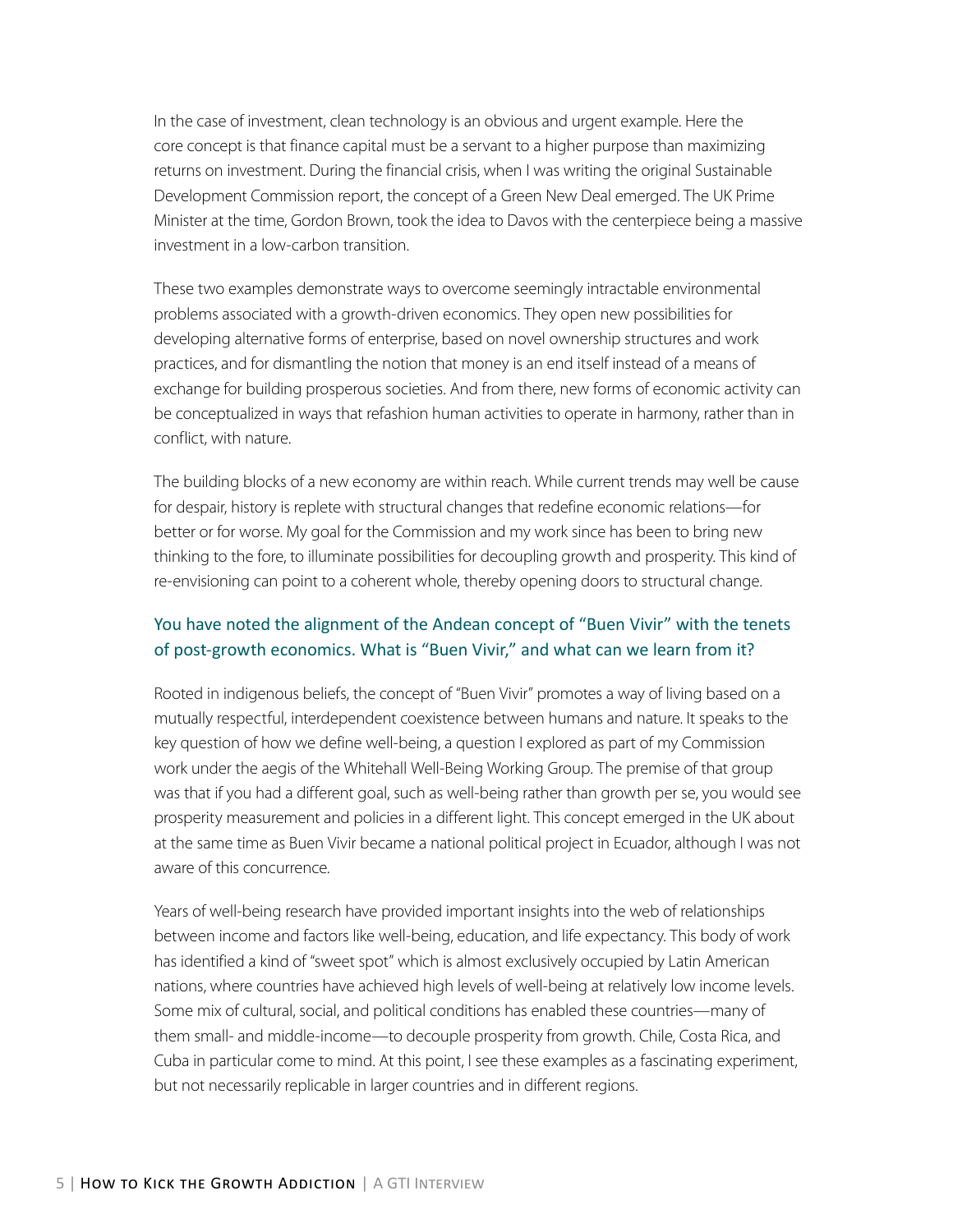You have written that "the moment it stops being permissible to question the fundamental assumptions of an economic system that is patently dysfunctional is the moment political freedom ends and cultural repression begins." Do you see signs of such repression in today's political climate?

Yes, I do. What is going on today is largely attributable to the failure of growth-based capitalism. It is perverse to think that we can rescue ourselves from it by a return to a turbo-charged version of the same system, with a little bit of misogyny, racism, and populism added to the mix. I see this as deriving from a systems failure, the same failure I sought to articulate almost a decade ago.

There was a left-wing manifestation of populism in movements such as Occupy that emerged in response to the blatant reward of the architects of the financial crisis with bailout packages while social investments benefitting the poor were cut. Austerity was gradually ripping away the social infrastructure essential to the basic well-being of the poor and middle class, who had been economically and socially left behind. Health care, education, and job security all suffered, and people were forced to look for answers to their dispossession. Unfortunately, some of these people have turned to a right-wing manifestation of populism. In the US, such disillusioned individuals turned to a disingenuous, elitist billionaire. It is paradoxical in the extreme, but culpability lies in a failure to address the structural deficiencies in the existing system. We still struggle to open up debates and minds to the nature of the system, to question the political influences seeking to turbo-charge a failed capitalism that continues to spawn growing inequality. That, to me, is cultural repression—and we should fight against it. In some ways, it comes back to my primary purpose in fostering a post-growth dialogue: to create the political space for this conversation which I believe is one of the most important of our time.

#### How do you see the link between post-growth economics and what we call a Great Transition, a societal transformation rooted in well-being, solidarity, and ecological resilience?

I see the two as closely connected and mutually enriching. The Great Transition Initiative was created to provide a safe space for exploring global futures, an increasingly important exercise that needs protection during a period wherein hope and imagination are in short supply. As I have watched the evolution of Great Transition writing and dialogue, I am full of admiration for the safe space it has created. However, we must recognize that while this enclave of clear thinking might be very comforting and essential to us as a community, we must avoid too much comfort. We must explore unsafe spaces as well as convene within safe ones. We must bring our conversation well beyond the boundaries of our comfort zone, a challenge that takes hard work and commitment. But without such expansiveness, we will fail to deliver to the world what it most needs—a narrative of change that is powerful, persuasive, and plausible.